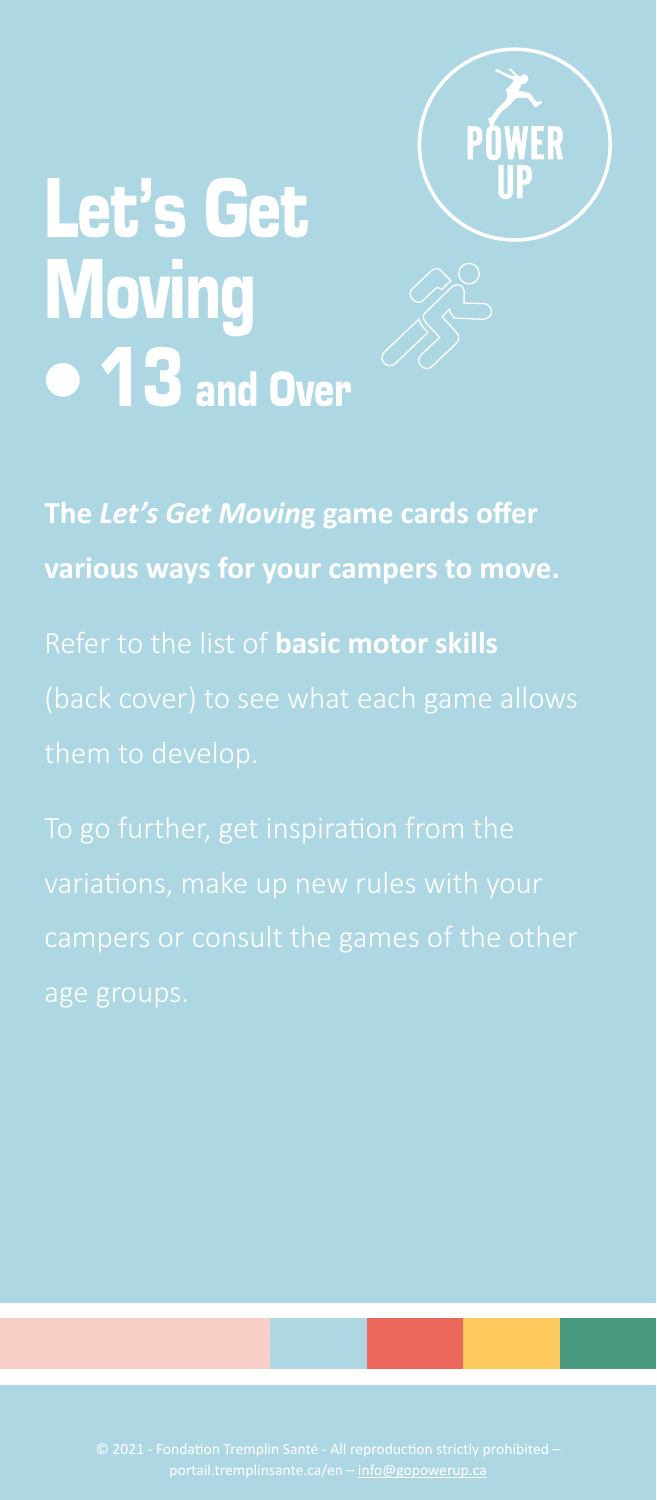© 2021 - Fondation Tremplin Santé (2021) – All reproduction strictly prohibited- <u>portail tremplinsante.ca/en – info@gopowerup.ca</u> © 2021 - Fondation Tremplin Santé (2021) – All reproduction strictly prohibited - [portail.tremplinsante.ca/en](http://portail.tremplinsante.ca/en) – info@gopowerup.ca

Explore the FUNdamentals to get moving! tool on the Explore the *FUNdamentals to get moving!* tool on the confident in themselves and motivated as they play? confident in themselves and motivated as they play? Psst! Do you notice that your campers are more **Psst!** Do you notice that your campers are more Power Up portal. Power Up portal.  $\overline{\mathbf{x}}$ 

| <b>Basic Motor Skills</b> |          |          |          |          |          | Game number    |          |          |          |          |
|---------------------------|----------|----------|----------|----------|----------|----------------|----------|----------|----------|----------|
|                           | 45       | 46       | 47       | 48       | 49       | $\overline{5}$ | 51       | 52       | 53       | 54       |
| Run                       | $\times$ | $\times$ | $\times$ | $\times$ | $\times$ | $\times$       | ×        |          | $\times$ | $\times$ |
| Jump                      |          |          | $\times$ | $\times$ | $\times$ |                | $\times$ | $\times$ | $\times$ |          |
| Gallop                    |          |          | $\times$ | $\times$ |          |                | ×        |          | ×        |          |
| skip                      |          |          | $\times$ | $\times$ |          |                | $\times$ |          | $\times$ |          |
| Crawl                     |          |          |          |          |          |                |          | ×        | $\times$ |          |
| Side skip                 |          |          | $\times$ | $\times$ |          |                | $\times$ |          | $\times$ |          |
| Rolling                   |          |          |          | ×        |          |                |          | ×        |          |          |
| Static balance            |          | $\times$ |          |          |          |                |          | $\times$ |          |          |
| Dynamic balance           |          |          | $\times$ | $\times$ |          |                | $\times$ | $\times$ | $\times$ |          |
| Dodge                     |          | $\times$ |          | $\times$ | $\times$ |                | $\times$ | $\times$ | $\times$ | $\times$ |
| Catch                     | $\times$ | $\times$ |          |          | ×        | $\times$       |          |          | $\times$ |          |
| Strike                    | $\times$ |          |          |          |          |                |          |          |          |          |
| Throw                     | $\times$ | $\times$ |          |          | $\times$ | $\times$       |          |          | ×        |          |
| <b>Kick</b>               |          |          |          |          |          |                |          |          |          | $\times$ |
| Dribble with hands        |          |          |          |          | $\times$ | $\times$       |          |          |          |          |
| Dribble with feet         |          |          |          |          |          |                |          |          |          | $\times$ |
|                           |          |          |          |          |          |                |          |          |          |          |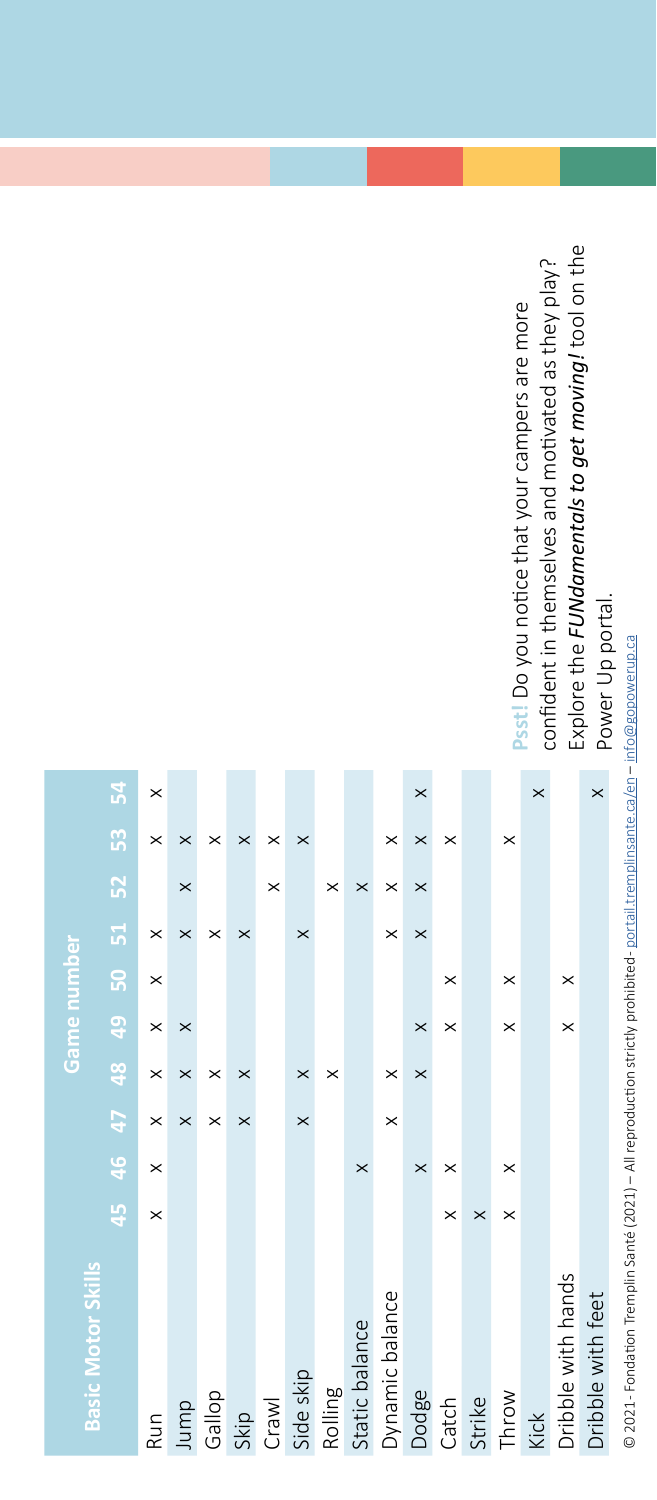

Game **13 and Over** 6 years old +

# War of the Planets

| PARTICIPANTS: | 8 OR MORE                 |
|---------------|---------------------------|
| TIME:         | <b>20 MINUTES OR MORE</b> |
| VENUE:        | INDOORS. OUTDOORS         |
| INTENSITY:    | MODERATE TO HIGH          |
| EOUIPMENT:    | SIXTEEN HOOPS             |
|               | <b>TWO CONES</b>          |
|               | BALLS                     |

#### Goal

Each team must protect their planets while attempting to knock over the other teams' planets with a ball.

- 1. Form two teams. Each team occupies half of the playing area, separated by a line across the middle.
- 2. Each team assembles its two planets (four hoops balanced in a standing sculpture) and its two moons (a cone with a ball balanced on top).
- 3. Each team must protect its planets and moons by deflecting or catching the other team's balls. At the same time, members of the team must try to knock over the planets, and the moons of the opposing team with their balls.
- 4. The team that succeeds in destroying the planets and the moons of the opposing team wins.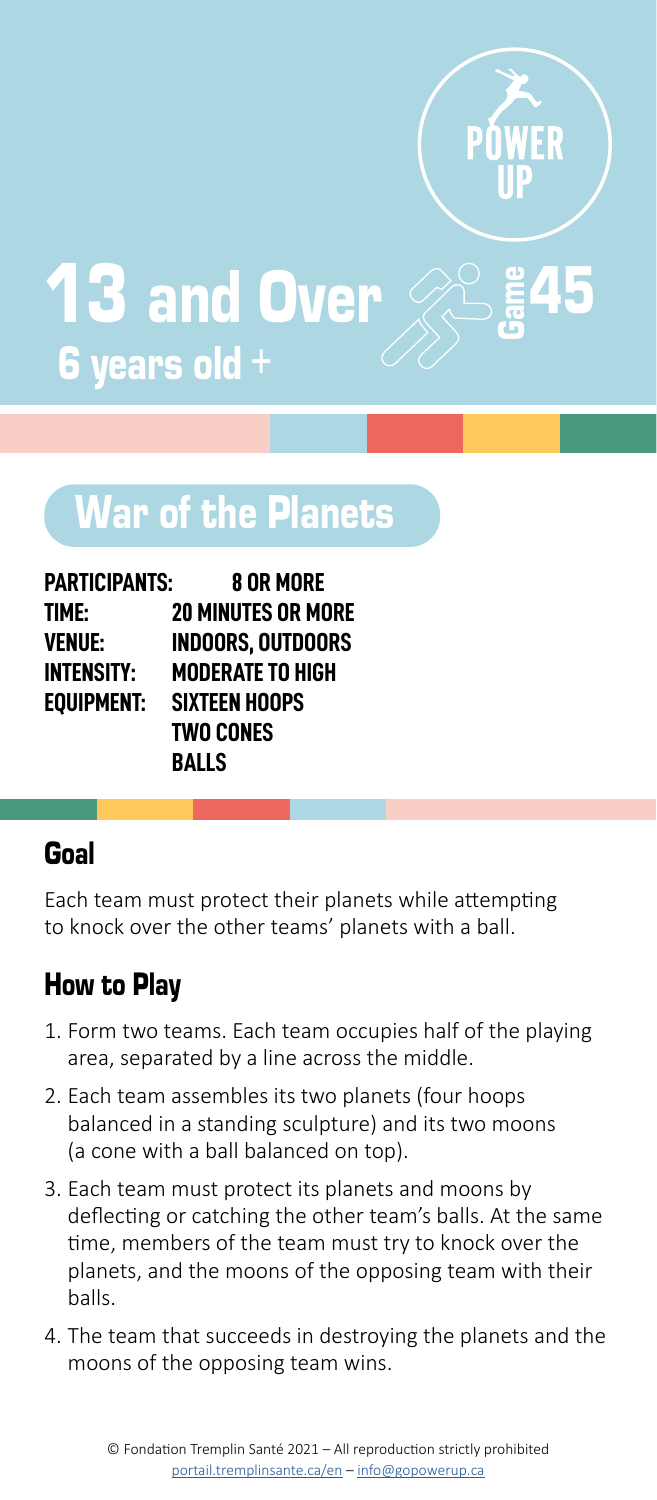$\rightarrow$  Players should throw the balls below the shoulders at waist level.

# Variations

- Add other objects the teams have to knock over (a stick in a cone (spaceship), a constellation of bowling pins, etc.).
- Vary the number of balls in play.
- Vary the objects the players can throw (different size balls, rings, etc.)
- Vary the level of difficulty by moving the planets further apart or closer together.
- Vary the way objects are thrown (e.g., hitting balls with a stick)
- If a player catches a ball, the opposing team must stand still for 30 seconds.

#### Skills Developed

Running, Throwing, Catching, Striking

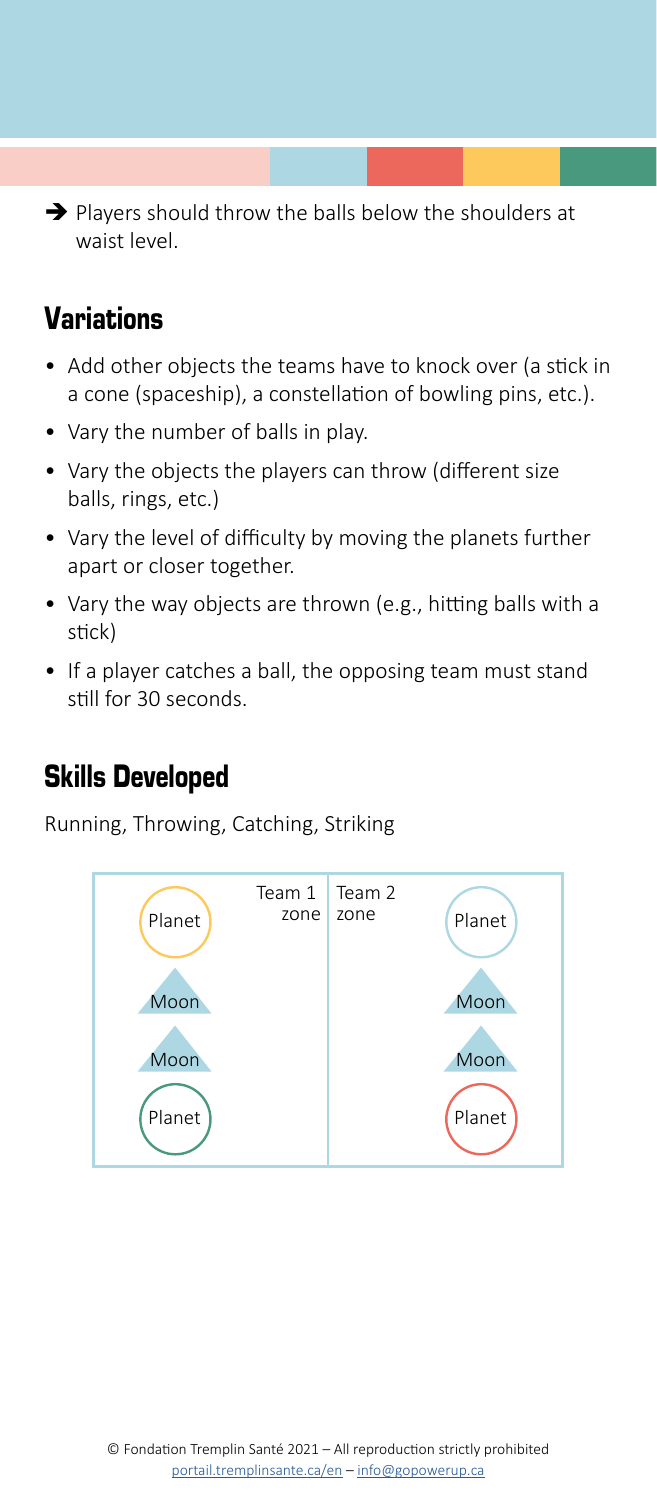

 $\frac{2}{5}$ 46 **13 and Over** 9 years old +

# **Checkmate**

| PARTICIPANTS: | <b>20 TO 30</b>                     |
|---------------|-------------------------------------|
| TIME:         | <b>20 MINUTES OR MORE</b>           |
| VENUE:        | <b>INDOORS. OUTDOORS</b>            |
| INTENSITY:    | <b>MODERATE TO HIGH</b>             |
|               | <b>EQUIPMENT: TEN PINNIES/VESTS</b> |
|               | <b>TEN SCARVES (FIVE PER TEAM)</b>  |
|               | <b>TWO FOAM BALLS</b>               |
|               | <b>TWO GOALS (OR CONES)</b>         |

#### Goal

Eliminate the opposing team's king and queen.

- 1. Divide the group into two teams. Separate the playing area in two with a line across the middle. The teams stand on either side. The players determine who will play the different roles:
	- ͫ King: three lives (three scarves)
	- ͫ Queen: two lives (two scarves)
	- ͫ Bishop: invincible (only the other team's bishop can eliminate it)
	- ͫ Knight: if the knight is eliminated, they take another player back to the bench
	- ͫ Rook: if the player is touched by a ball, they switch teams
	- ͫ Pawns: all other players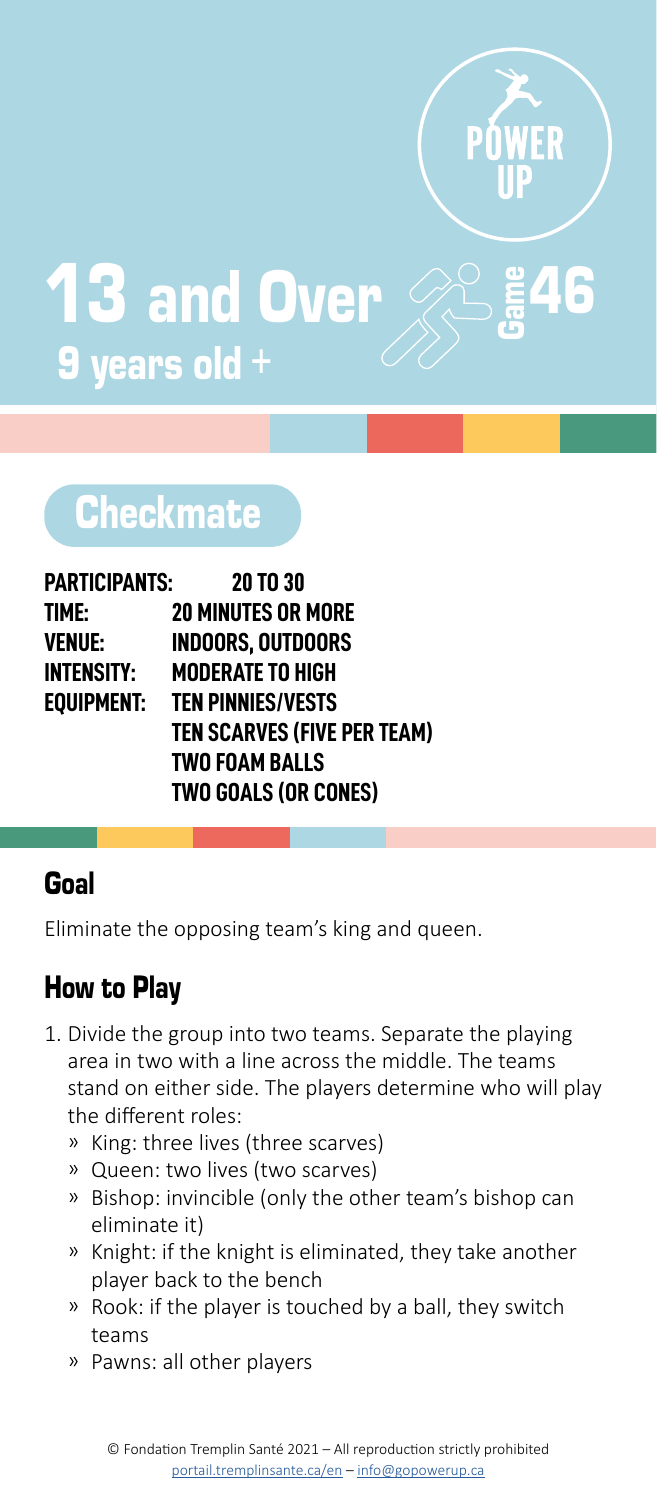- 2. The players with a particular role (those who are not pawns) must be identified by a pinnie so they are easy to spot. The king and queen wear scarves tucked into their waistband (number of lives). Once the king and queen lose their allotted number of lives, they are eliminated from the game.
- 3. At the signal, the players must touch the players on the opposing team by throwing foam balls at them.
- 4. If a player is touched by a ball and it drops on the ground, they are taken prisoner, and must on the sidelines. If a player is hit in the face with a ball, the thrower goes to prison. The prisoners must complete active challenges selected by the counselor (balance on one leg, the chair, the plank, jumping jacks, yoga positions, etc.).
- 5. Each time a player scores a goal with a ball one of their pawns is allowed back into the game.
- 6. The game ends when one entire team is in prison or when time runs out. The winning team is the one who eliminated the king and queen. Switch roles in the next round. Players should work out strategies to try and win.
- $\rightarrow$  Players should aim the balls below the shoulders.

• Keep the roles secret (except for the king and queen).

#### Skills Developed

Running, Dodging, Static balance, Throwing, Catching

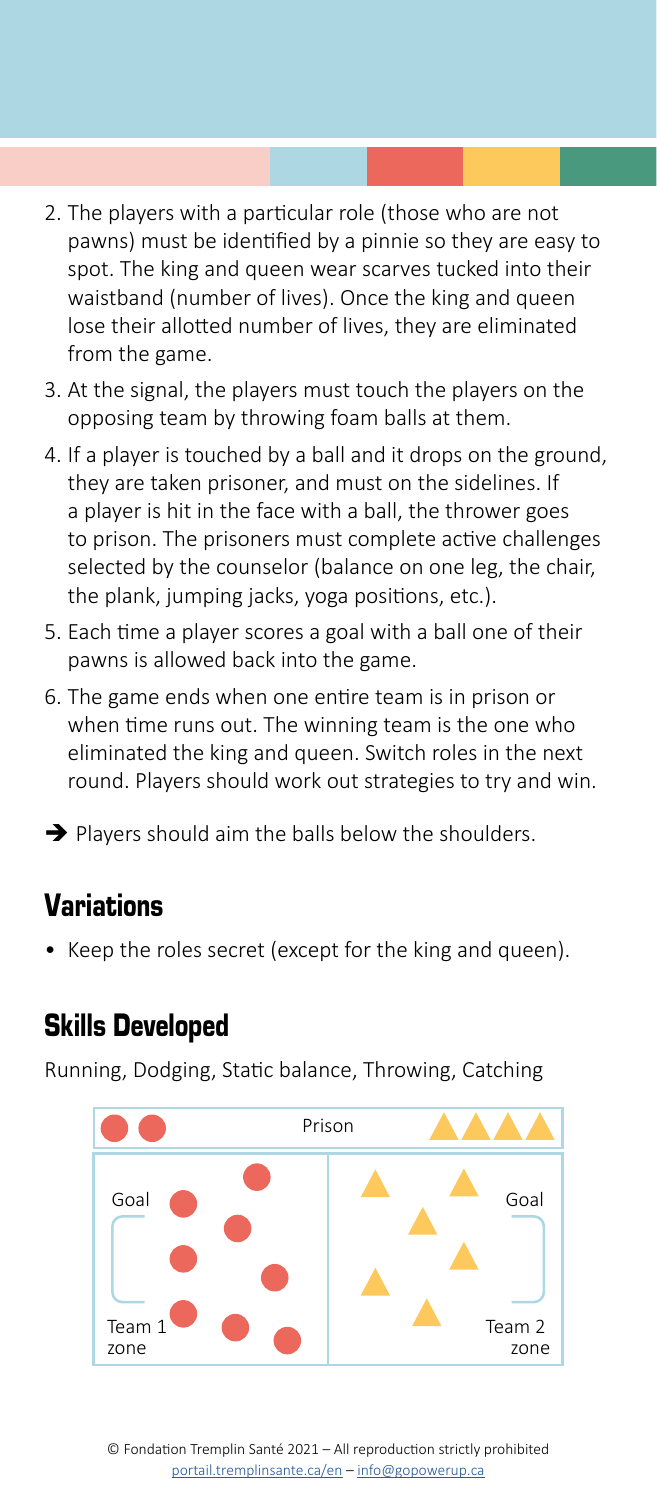

47 **13 and Over** 6 years old +

# Find the Stick

| PARTICIPANTS: | 12 TO 30                                 |
|---------------|------------------------------------------|
| time:         | <b>20 MINUTES OR MORE</b>                |
| VENUE:        | <b>INDOORS. OUTDOORS</b>                 |
| INTENSITY:    | <b>MODERATE TO HIGH</b>                  |
| EOUIPMENT:    | COLOURED POPSICLE STICKS (FOUR DIFFERENT |
|               | <b>COLOURS)</b>                          |

#### Goal

Find all your team's popsicle sticks as quickly as possible.

- 1. The counselor must first hide the sticks in the designated playing area. There should be an equal number of sticks for each colour. Hide the sticks all over the site.
- 2. Divide the group into four teams. Assign a stick colour to each team and point out the boundaries of the playing area.
- 3. The counselor selects a camper who chooses a way to move around (in slow motion, frog leaps, skipping, galloping, side skipping, etc.)
- 4. The campers must stick to that rule and find all the sticks of their team's colour as quickly as possible.
- 5. The first team that finds all of its coloured popsicle sticks wins the game. The winning team gets to choose how the players will move in the next round.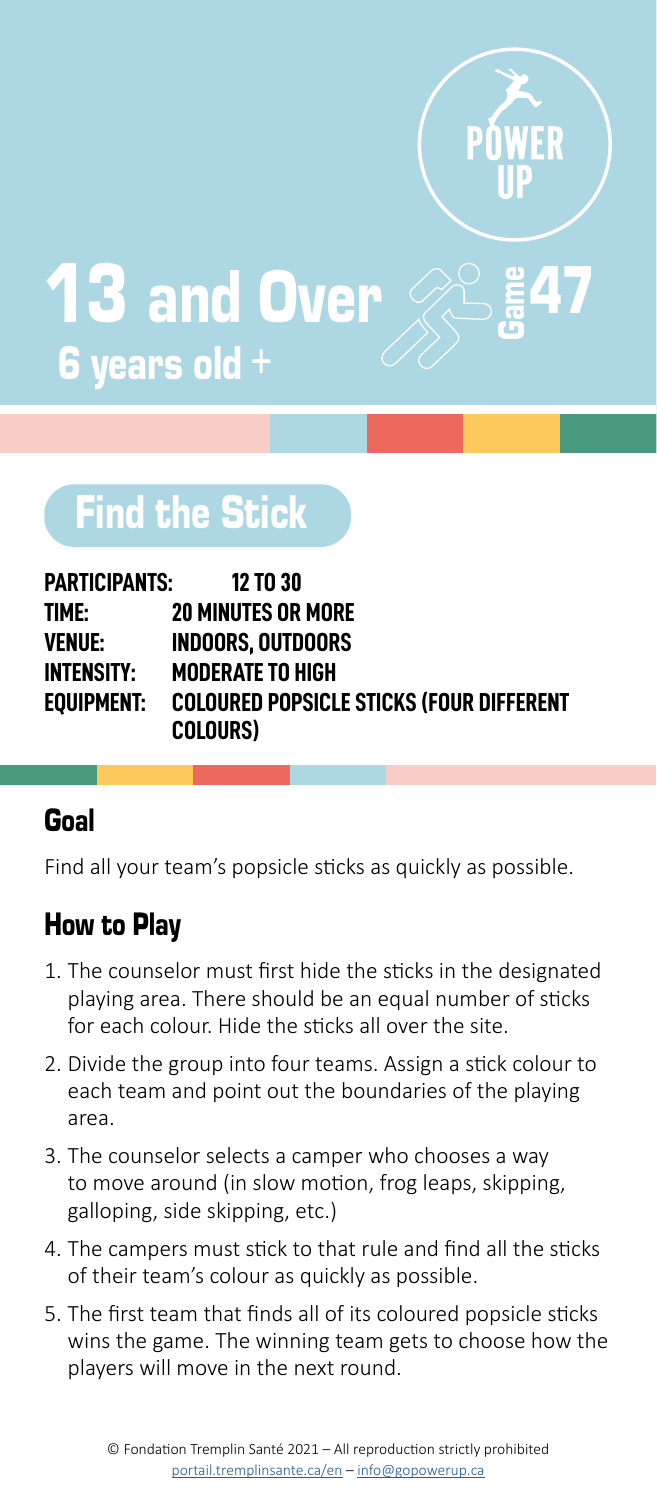- The game can be played as a timed competition.
- Ask the campers to form a human chain in order to move around. The player at the end of the chain must run to the head of the chain to move the team forward.
- The players can help hide the sticks for the next round (e.g., the blue team hides the red sticks, the red team hides the green sticks, etc.).

# Skills Developed

Running, Jumping, Skipping, Galloping, Side skipping, Dynamic balance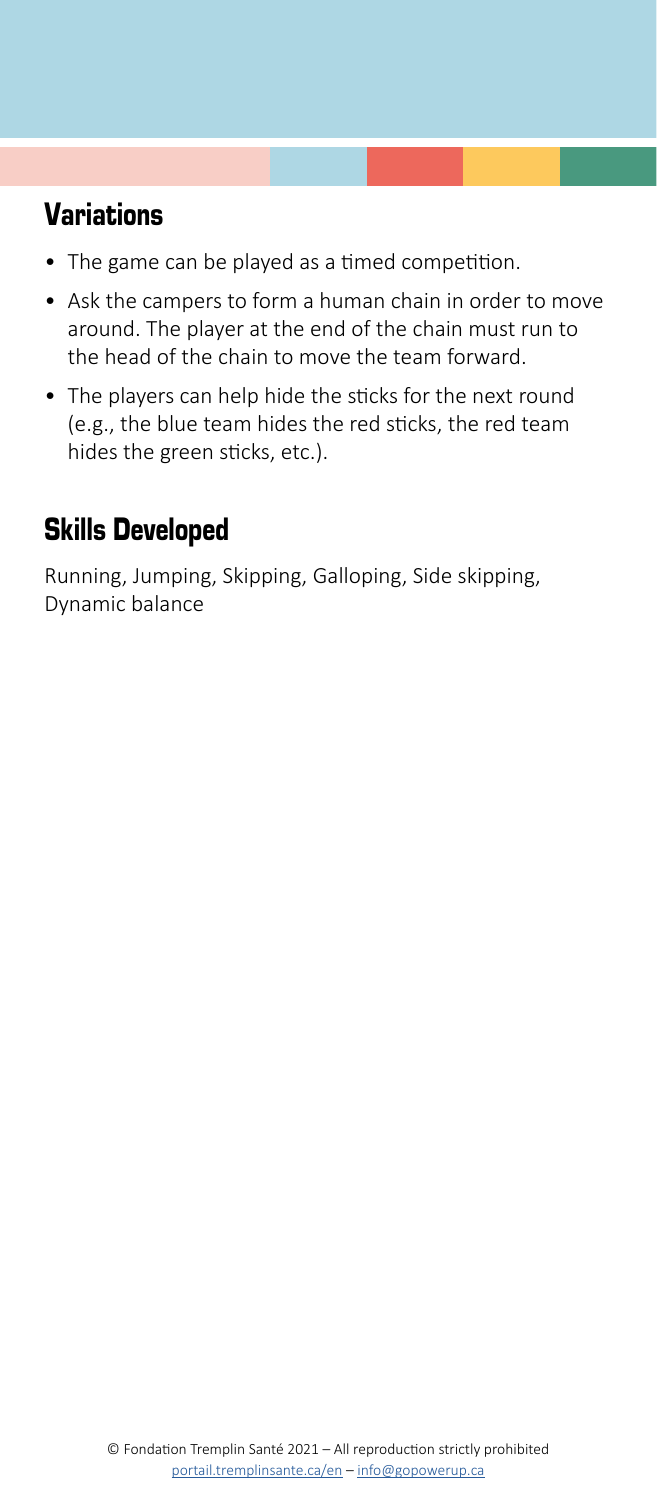

 $\frac{2}{3}$ 48 **13 and Over** 9 years old +

# **Number Squad**

|                   | <b>PARTICIPANTS: 20 OR MORE</b>          |
|-------------------|------------------------------------------|
| TIME:             | <b>20 MINUTES OR MORE</b>                |
| VENUE:            | <b>OUTDOORS</b>                          |
| <b>INTENSITY:</b> | <b>MODERATE TO HIGH</b>                  |
| EOUIPMENT:        | ONE BLUE FLAG                            |
|                   | ONE RED FLAG                             |
|                   | <b>FOUR CONES</b>                        |
|                   | NUMBERED RED AND BLUE HEADBANDS (FOUR OR |
|                   | <b>FIVE-DIGIT NUMBERS)</b>               |

#### Goal

Find the other team's flag before they find yours.

- 1. Prepare headbands in advance (at least twice as many headbands as players). Each headband bears a four or five-digit number. Headbands should be a different colour for each team.
- 2. Divide the group into two teams.
- 3. Determine the boundaries of the playing field with the campers. In the middle of the field, there is a neutral zone (delimited with four cones) where the counselor will stand during the game.
- 4. Each team has their side of the field. Get the players to hide their flag in their zone.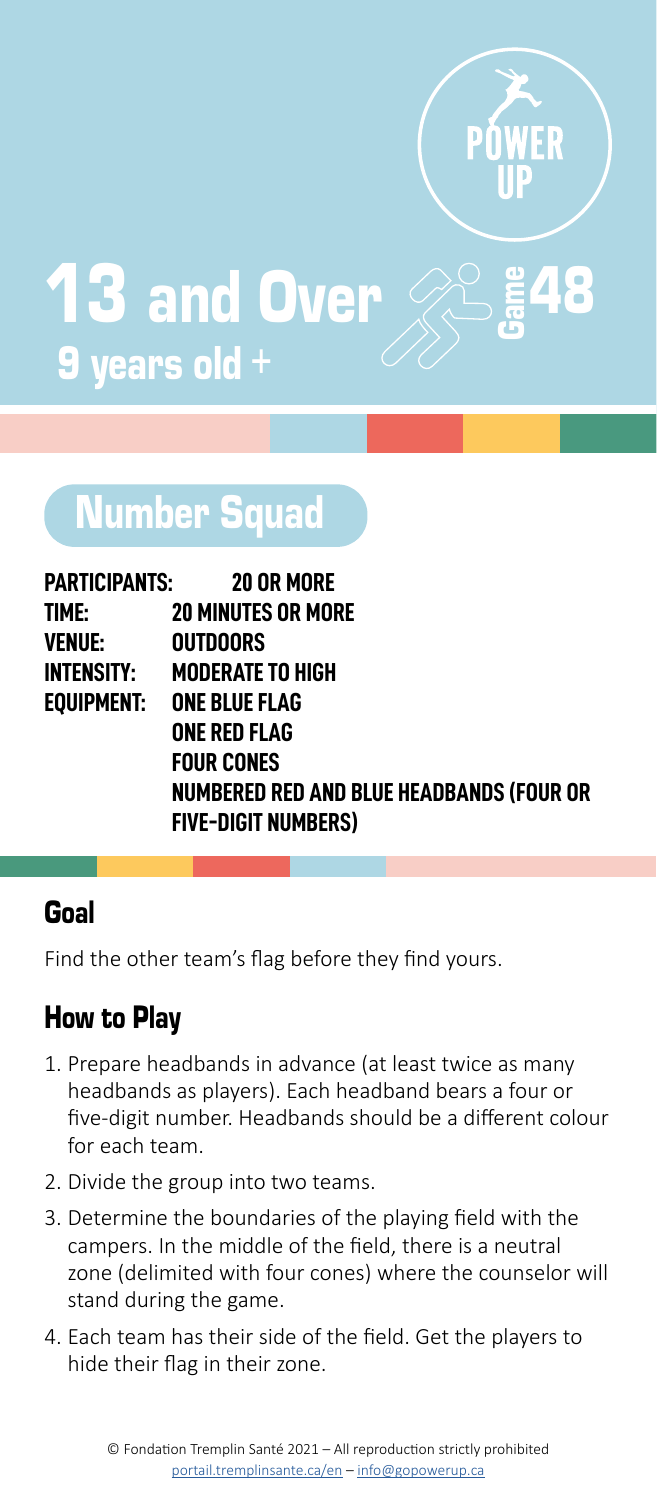- 5. Hand out the headbands to the players. Each player must memorize the number on their headband and tie it around their head so that the number is visible to others.
- 6. At the counselor signal, the players run to look for the other team's flag. The goal is to find the flag as quickly as possible before the team shouts out the numbers on the opposing team's headbands.
- 7. When a player's number is called out (e.g., 1-8-7-4-5!), that player must go see the counselor in the neutral zone, who will give them another headband. No one can be eliminated while they're collecting a new number.
- 8. The team that brings back the opposing team's flag wins. Restart the game with new numbers and change sides.
- $\rightarrow$  Players must stay within the boundaries of the playing area.
- $\rightarrow$  Identify a signal to rally your campers.

- Increase the number of teams.
- Let the campers select different ways to move around (skipping, frog leaps, running, etc.).
- Have the players shout out the number in full (e.g., 1-2-4- 9 = one thousand two hundred and forty-nine).
- Add a challenge when a number is called, for example, make 2 consecutive forward rolls before going back to the counselor.

#### Skills Developed

Running, Dodging, Jumping, Skipping, Dynamic balance, Rolling, Side skipping, Galloping

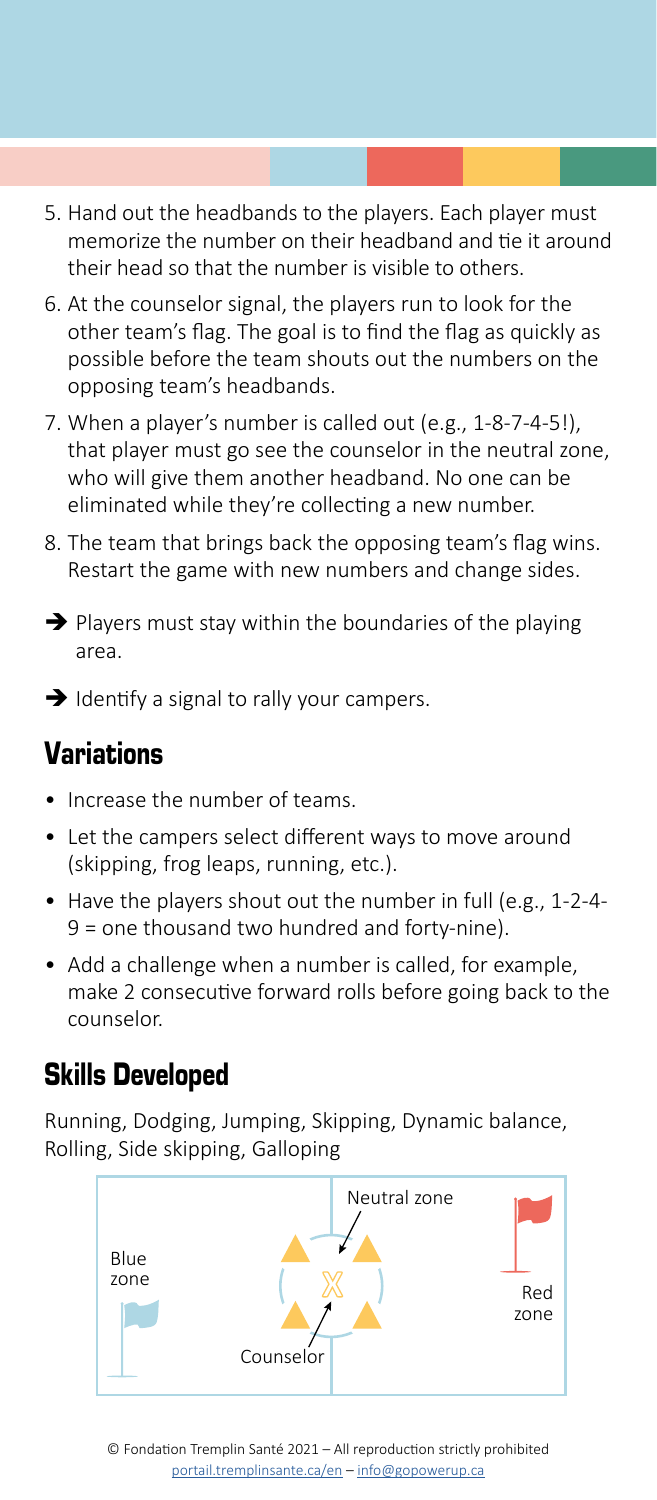

 $\frac{2}{3}$ 49 13 and Over 6 years old +

# 10 Passes

| PARTICIPANTS: | <b>10 TO 20</b>                               |
|---------------|-----------------------------------------------|
| TIME:         | <b>10 TO 20 MINUTES</b>                       |
| VENUE:        | <b>INDOORS. OUTDOORS</b>                      |
| INTENSITY:    | <b>MODERATE TO HIGH</b>                       |
| Eouipment:    | <b>ONE PINNIE/VEST PER PLAYER (TWO TEAMS)</b> |
|               | <b>ONE BALL</b>                               |

# Goal

Each team must complete ten consecutive passes without the ball being intercepted by the other team.

- 1. Divide the group into two teams and hand out pinnies to all the players (one colour for each team).
- 2. At the signal, a team takes possession of the ball and attempts to make ten consecutive passes to score a point. The player who has the ball is allowed to carry it before making a pass.
- 3. The other team tries to intercept the ball or block the pass. If the ball touches the ground, the other team takes possession of the ball and tries to complete ten passes in a row.
- 4. The team with the most points wins.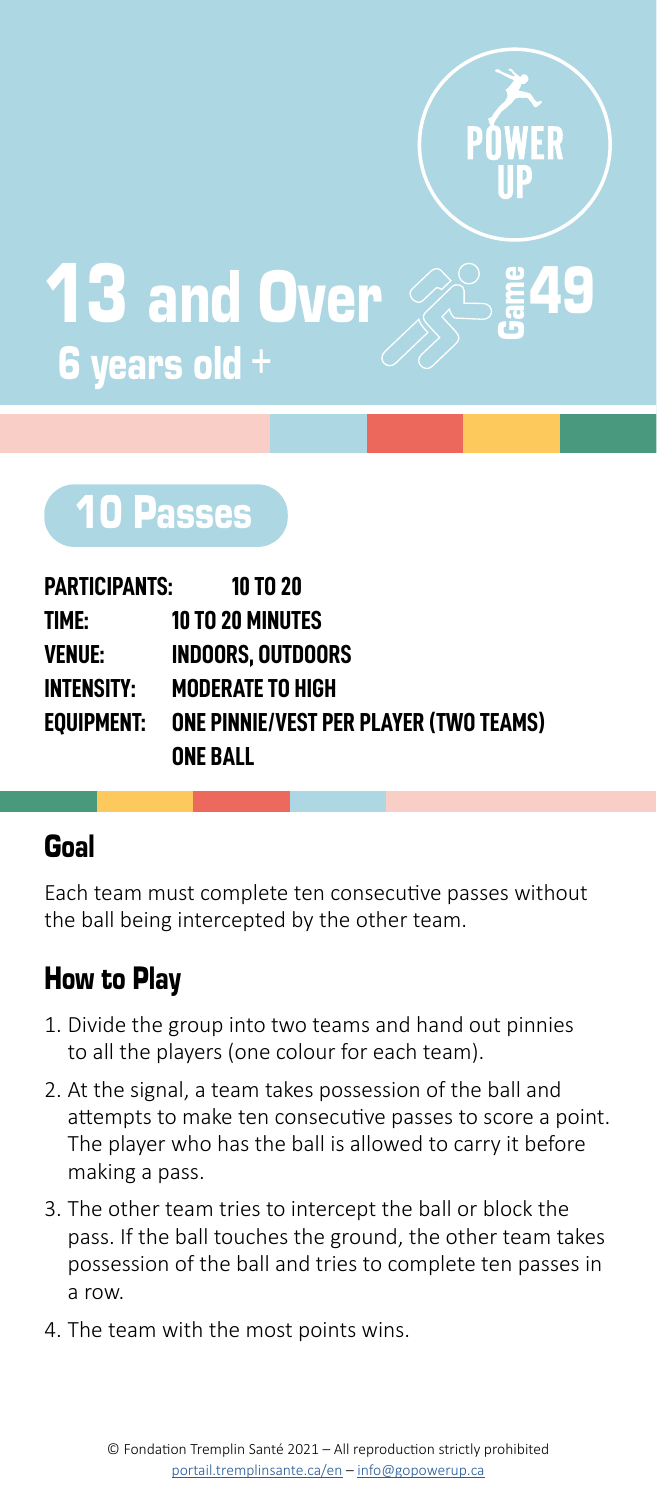- A player in possession of the ball is allowed to move only while dribbling the ball.
- Prevent the players in possession of the ball from moving around when making a pass.
- Vary the number of passes that must be completed to score a point.
- Time how long it takes to complete 10 passes. The team with the fastest time wins the game.
- Increase the number of teams by reducing the number of players per team.
- Add a target that must be hit after the 10th pass to score a point (basketball hoop, hoop stuck to the wall, etc.).
- Vary the types of objects that can be thrown (baseball, frisbee, football, etc.).

#### Skills Developed

Running, Dodging, Dribbling with hands, Throwing, Catching, Jumping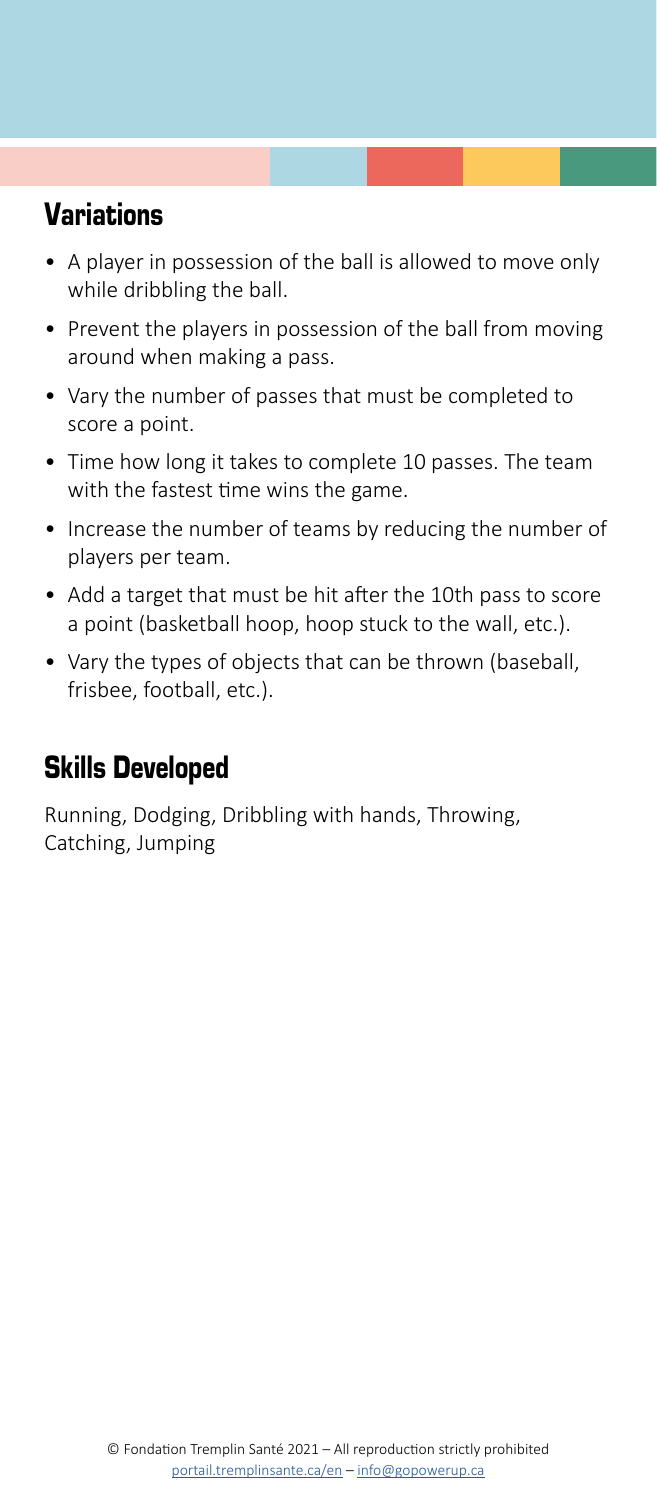

 $\frac{2}{3}$ 50

**13 and Over** 6 years old +

# Hoop Basketball

| <b>PARTICIPANTS:</b> | <b>10 TO 20</b>         |
|----------------------|-------------------------|
| TIME:                | <b>10 TO 20 MINUTES</b> |
| VENUE:               | INDOORS. OUTDOORS       |
| <b>INTENSITY:</b>    | <b>MODERATE TO HIGH</b> |
| EOUIPMENT:           | <b>TWO BALLS</b>        |
|                      | <b>TWO HOOPS</b>        |

#### Goal

The players must score points by throwing a ball into a moving basketball hoop.

- 1. The basketball hoop is a hula hoop held by two campers. They can move around the entire playing area as fast as they want.
- 2. All the other players form one big team.
- 3. Their goal is to pass the ball and get as close as possible to the hoop to try and throw the ball in.
- 4. When a player gets the ball, they must stop running and make a pass to one of their teammates.
- 5. The counselor decides when the hoop holders should be replaced by other players. Once the campers have got the hang of the game, add a second hoop and ball.
- $\rightarrow$  The campers must watch where they're going.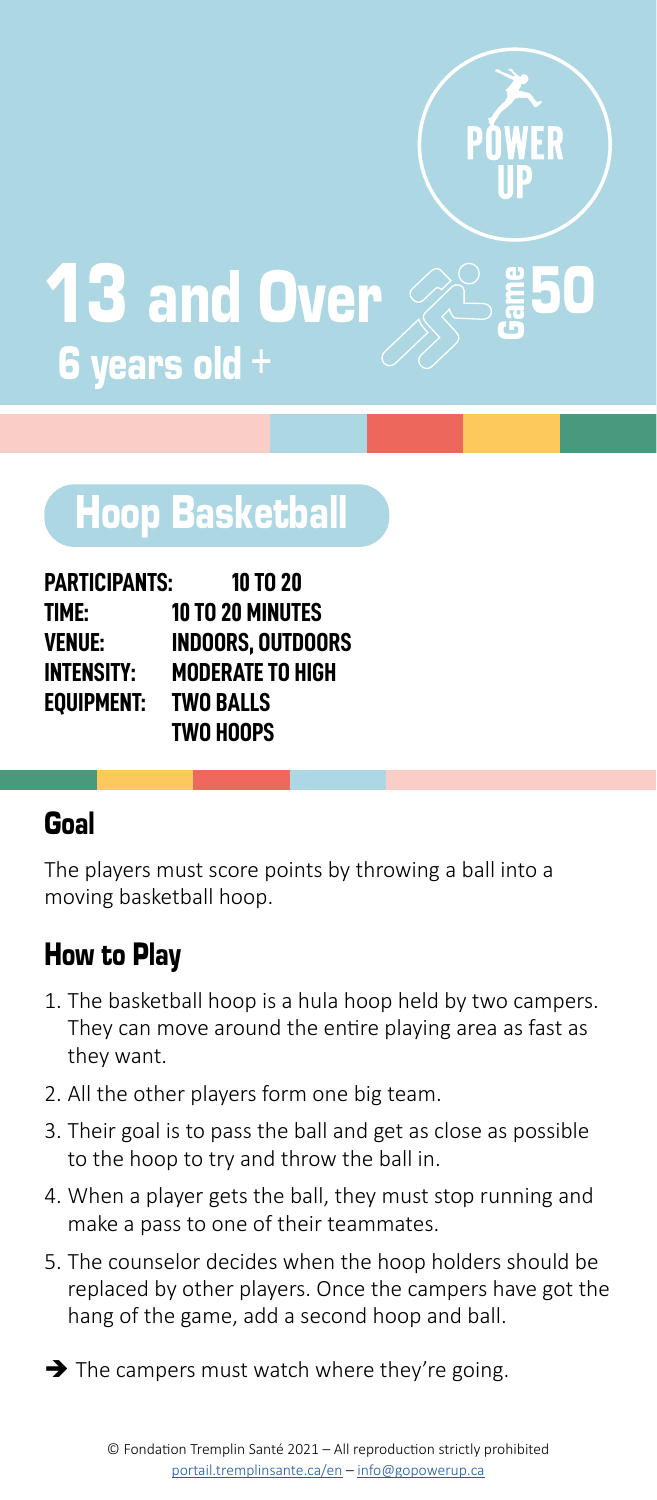- To make the game easier, reduce the size of the playing area.
- Replace the ball with a frisbee.
- To make the game harder, make two teams (different colour pinnies). Each team has their own hoop. The players score a point by throwing the ball into the other team's hoop. The team with the most points at the end of the game wins.

# Skills Developed

Running, Throwing, Catching, Dribbling with hands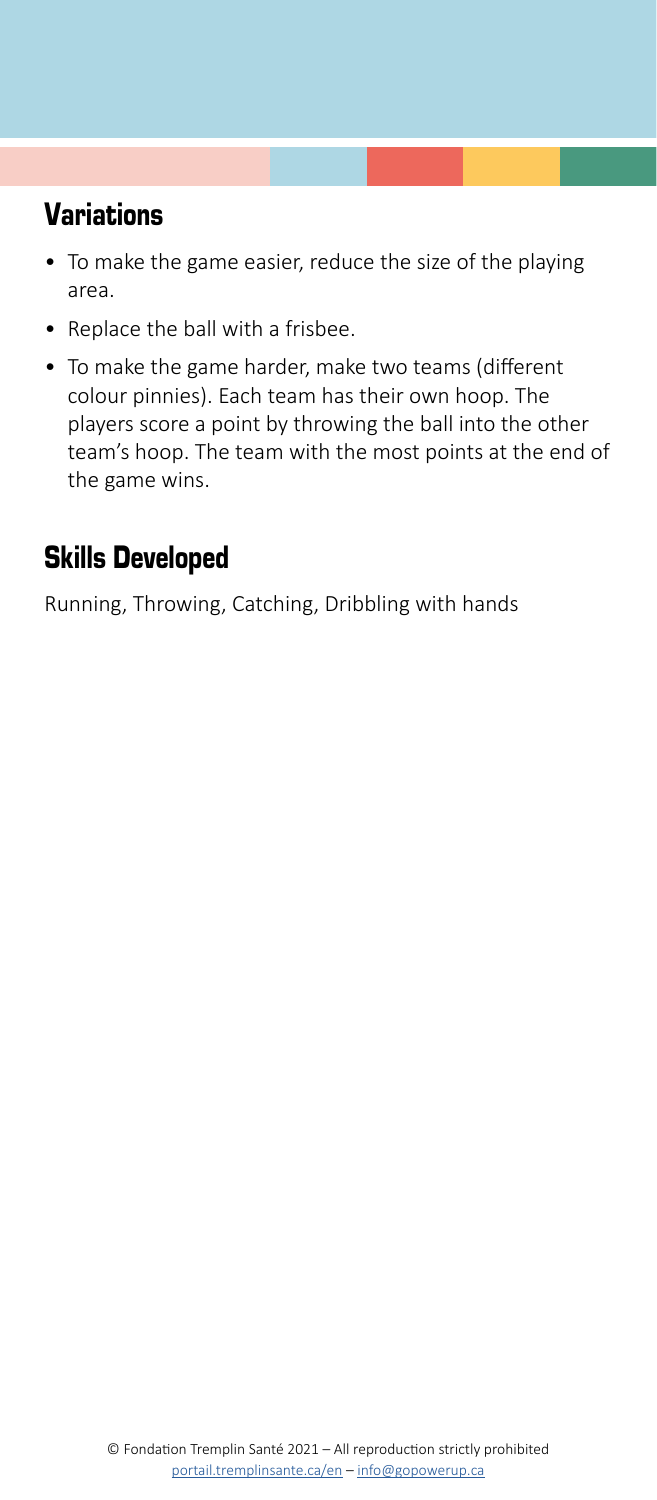

 $\frac{2}{5}$ 51 **13 and Over** 9 years old +

# Where Are You?

| PARTICIPANTS:     | <b>15 OR MORE</b>         |
|-------------------|---------------------------|
| TIME:             | <b>20 MINUTES OR MORE</b> |
| VENUE:            | OUTDOORS                  |
| <b>INTENSITY:</b> | <b>MODERATE TO HIGH</b>   |
| EOUIPMENT:        | <b>ONE DECK OF CARDS</b>  |

#### Goal

Find the hidden player.

- 1. Ask one player to hide, ideally in a small wooded area.
- 2. Divide the group into two teams (team red and team black). Each player gets a playing card.
- 3. At the counselor signal, the players run off to look for the hidden player. When two players cross paths, they must show their cards and have a duel. The highest card wins the duel.
- 4. The losing player must run back to the counselor to get a new card (same colour). They then rejoin the game to look for the hidden player.
- 5. The team that finds the hidden player and brings them back to their home base wins. The counselor collects all the cards and the players begin another round.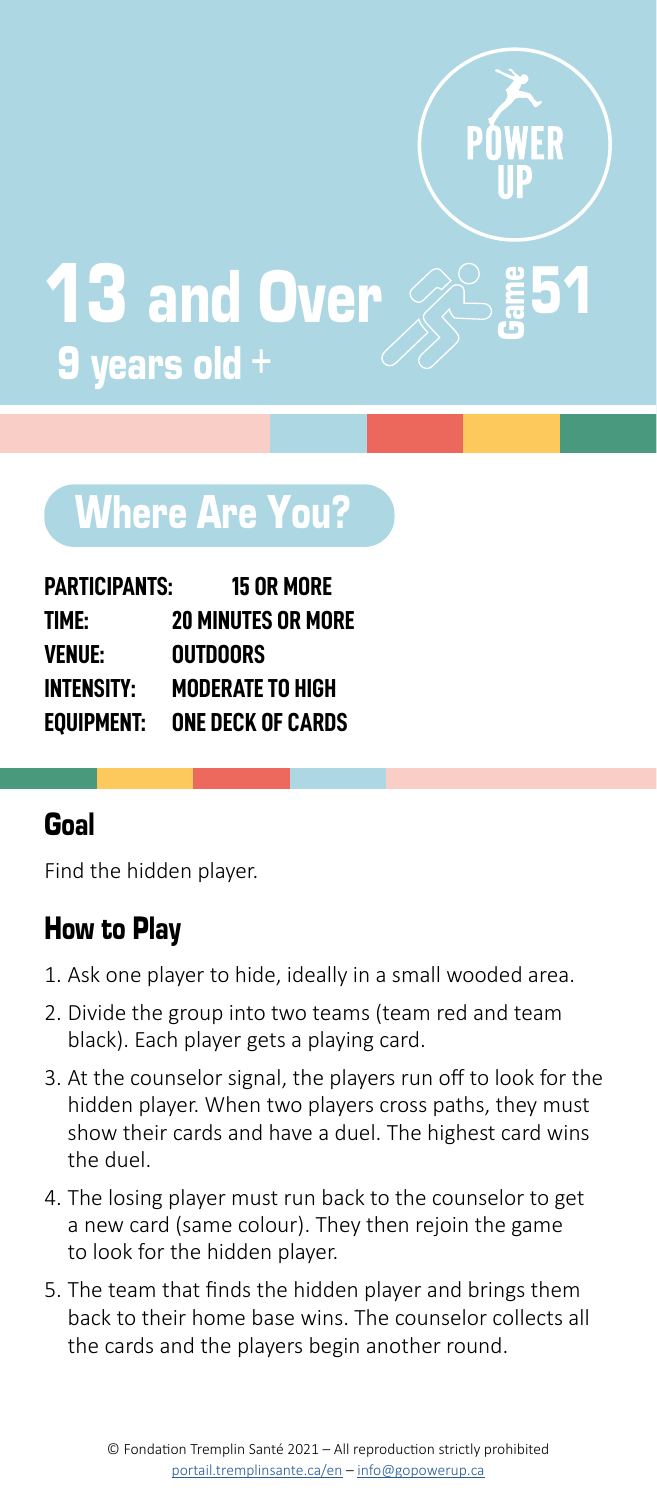$\rightarrow$  Stay within the boundaries of the playing area.

 $\rightarrow$  Explain to the players what signal you will use to rally the troops.

# Variations

- Ask the players to move in a particular way (frog leaps, skipping, galloping, side skipping, etc.).
- Vary the number of players that hide.
- Add a task (chosen by your campers) that must be performed by the players who lose their duel.
- Assign a task, chosen by the winning team, to be performed by the losing team.

#### Skills Developed

Running, Skipping, Jumping, Dynamic balance, Galloping, Side skipping, Dodging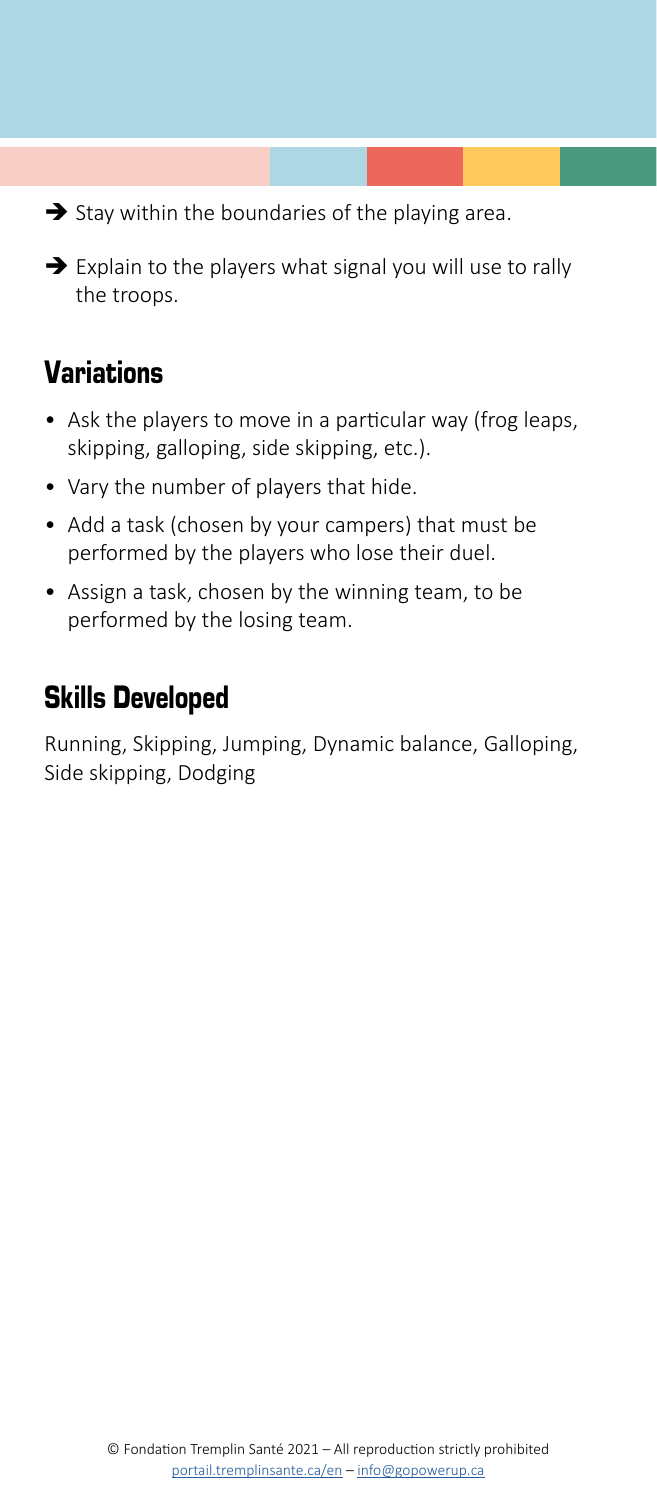

 $\frac{2}{3}$ 52 13 and Over 6 years old +

# Scarf Fight

| PARTICIPANTS:      | 10 OR MORE                                   |
|--------------------|----------------------------------------------|
| TIME:              | <b>10 TO 20 MINUTES</b>                      |
| VENUE:<br>GRASSY   | <b>INDOORS, OUTDOORS (ON AN ABSORBENT OR</b> |
|                    | <b>SURFACE</b> )                             |
| INTENSITY:         | <b>MODERATE TO HIGH</b>                      |
| EOUIPMENT: SCARVES |                                              |

# Goal

Remove your opponents' scarves before they remove yours.

- 1. The game starts with all the players taking off their shoes and sitting on the ground in their socks. The players insert a scarf in each sock. Each scarf represents one life (two lives per player).
- 2. At the signal, each player must move around the playing area, keeping their bum on the ground as they try to remove their opponents' scarves before their own are removed.
- 3. When a player loses their last scarf, they must take up an active challenge chosen by the counselor or the other players. The players that meet the challenge can take another scarf.
- 4. The player with the most scarves at the end of the game wins.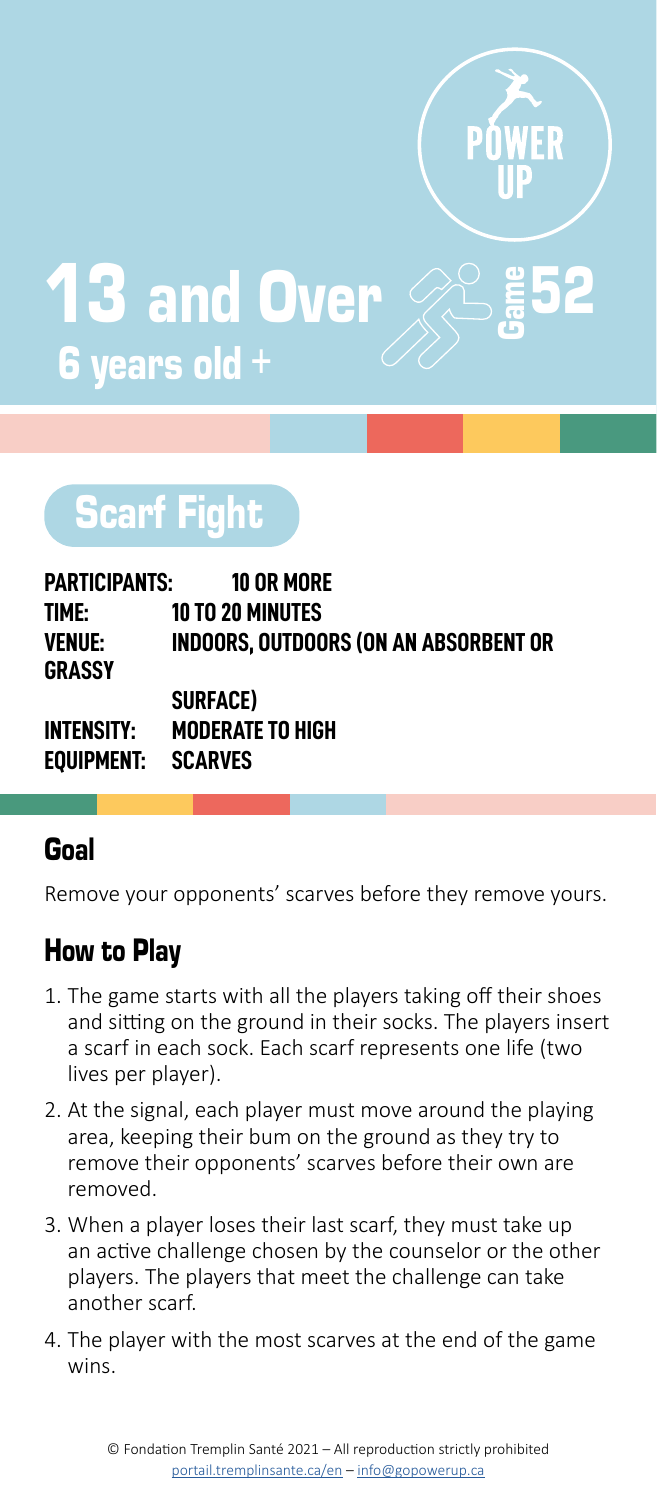- 5. For the following rounds, vary the way players move around:
	- » Crab: hands and feet on the ground, tummy facing up
	- » Dog: walk on all fours
	- » Eel: crawl along the ground as you try to prevent your opponents from removing your socks
	- » Etc.
- $\rightarrow$  Players must pull on the scarves only; not on other clothing.

- Increase the size of the playing area.
- Separate the group into two teams. The team that has the most scarves at the end of the game wins.

### Skills Developed

Crawling, Dodging, Static and dynamic balance, Jumping, Rolling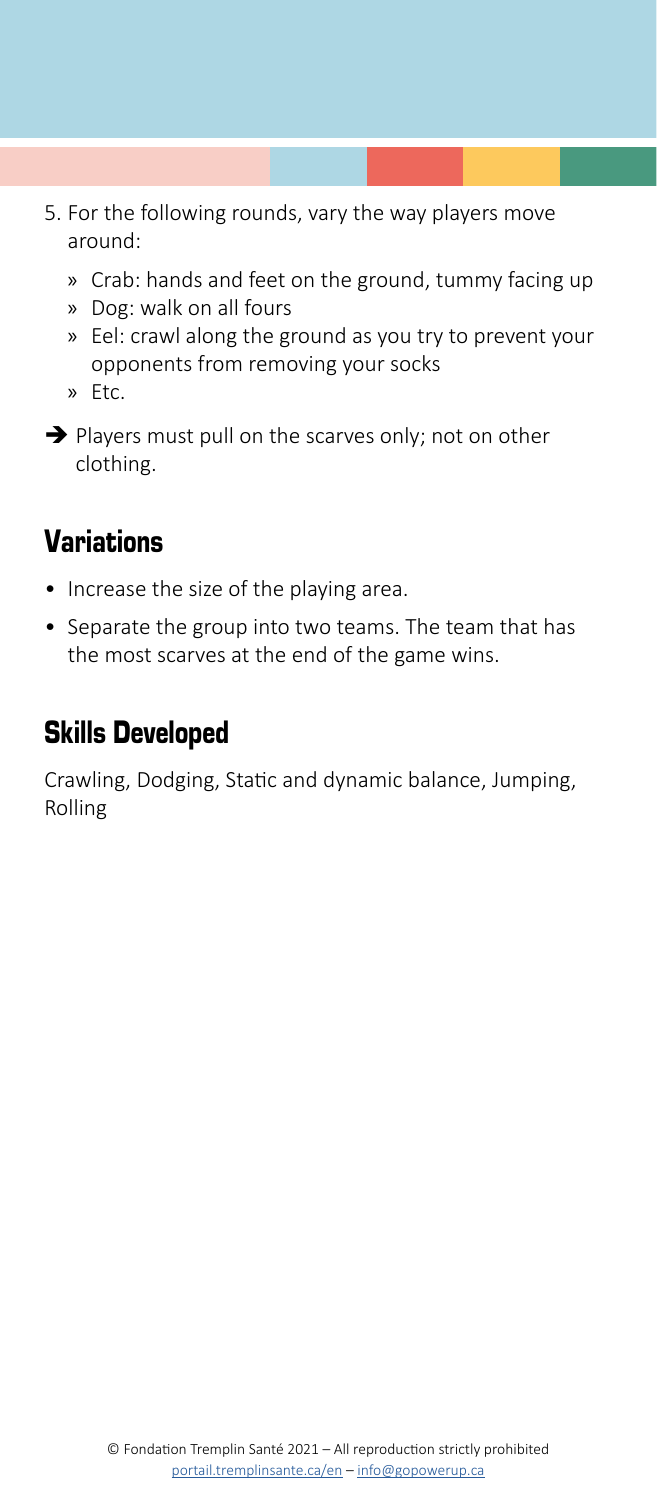

**S** 13 and Over 6 years old +

# Pirate Ball

| PARTICIPANTS: | 10 TO 30                                         |
|---------------|--------------------------------------------------|
| TIME:         | <b>10 TO 20 MINUTES</b>                          |
| VENUE:        | <b>INDOORS, OUTDOORS</b>                         |
| INTENSITY:    | <b>MODERATE TO HIGH</b>                          |
| EOUIPMENT:    | SOFT FOAM BALLS (ONE BALL FOR FIVE PLAYERS)      |
|               | <b>FOUR CONES (TO MARK OFF THE CENTRAL LINE)</b> |

#### Goal

Hit as many of the other team's players as possible to increase the number of players on your own team.

- 1. Divide the group into two teams of pirates.
- 2. Divide the playing area in two and place one team of pirates on either side.
- 3. Players can stand anywhere on their side of the field but no closer than one metre from the central line where the cannonballs (foam balls) are lined up.
- 4. At the counselor's signal, the pirates advance to grab the balls and throw them at the other team's players without crossing the central line.
- 5. When a player is hit and the ball drops on the ground, they must cross over and join the other team. If a player is hit in the face, the ball thrower switches teams.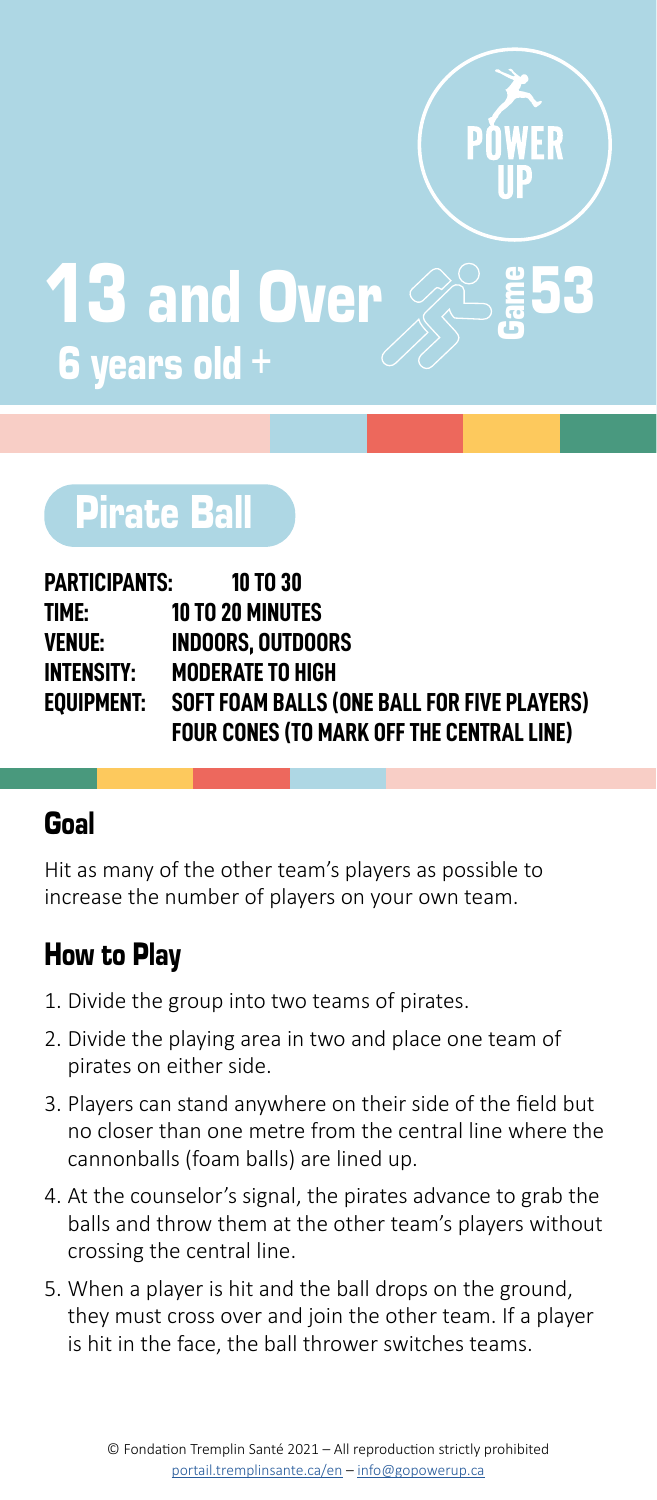- 6. The game ends when all the pirates are on the same team or when time runs out.
- $\rightarrow$  The campers must watch where they're going to avoid collisions.

 $\rightarrow$  Aim to hit the other players below the shoulders only.

#### Variations

- Vary the size of the playing area.
- Vary the number of balls.
- Every time a player switches teams, they must change how they move along (e.g., 1. Running, 2. Walking, 3. On their knees, 4. On their bum, etc.).
- If a player catches a bouncing ball, they are entitled to a privilege (e.g., rolling the ball, moving along the lines to throw the ball, etc.). Ask the campers to select their privilege at the start of the game.

#### Skills Developed

Running, Dodging, Throwing, Catching, Jumping, Galloping, Skipping, Crawling, Side skipping, Dynamic balance

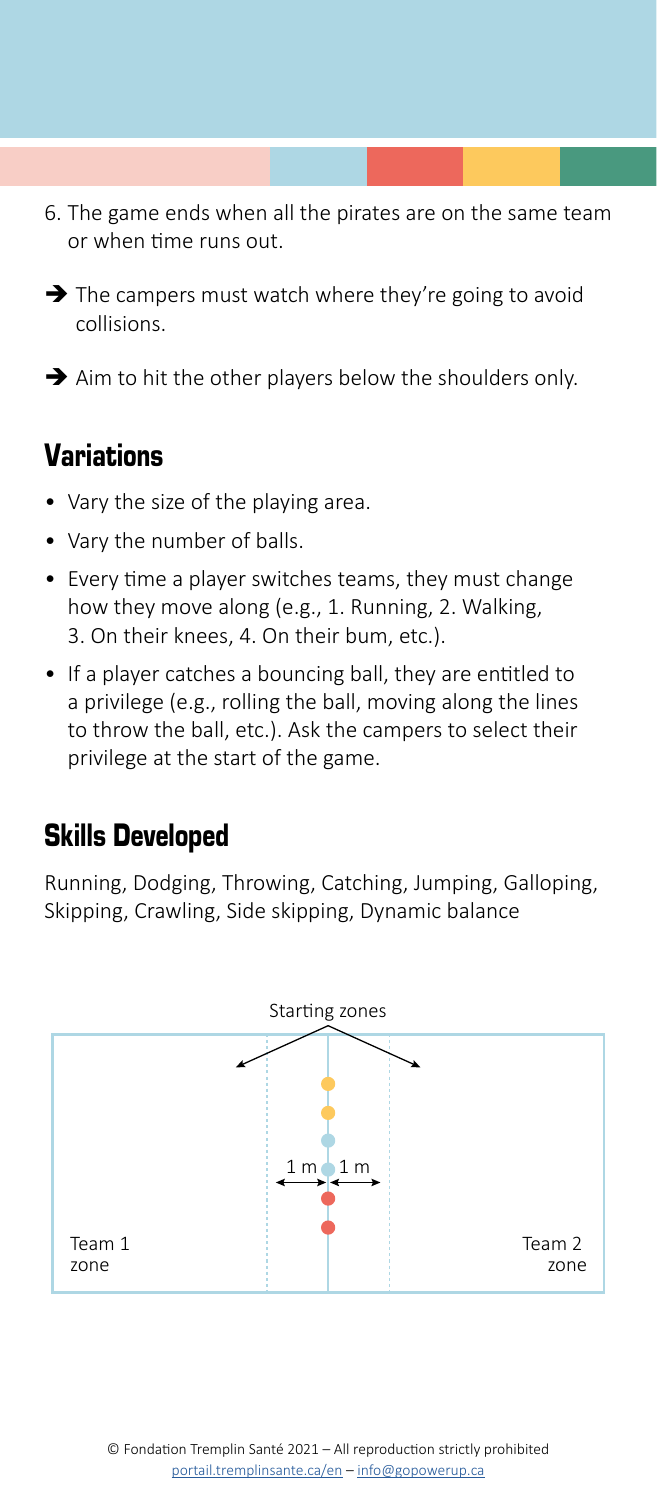

 $\overline{\mathbf{4}}$ 13 and Over 6 years old +

# Mini-Soccer

| PARTICIPANTS:        | <b>10 TO 24</b>           |
|----------------------|---------------------------|
| TIME:                | <b>20 MINUTES OR MORE</b> |
| VENUE:               | <b>INDOORS. OUTDOORS</b>  |
| INTENSITY:           | <b>MODERATE TO HIGH</b>   |
| EOUIPMENT: TWO CONES |                           |
|                      | <b>ONE BALL</b>           |
|                      | PINNIES/VESTS (TWO TEAMS) |

#### Goal

Each team takes turn running down the field, kicking the ball back and forth to each other until they touch the other team's cone.

- 1. Place one cone at each extremity of the field. Where you place the cones determines how far each team will have to travel with the ball.
- 2. The players must kick the ball to their teammates across the field to try to touch the other team's cone.
- 3. The players from the opposing team must try to stop the ball with their feet.
- 4. When one team scores a point, the other team gets their turn starting from their end.